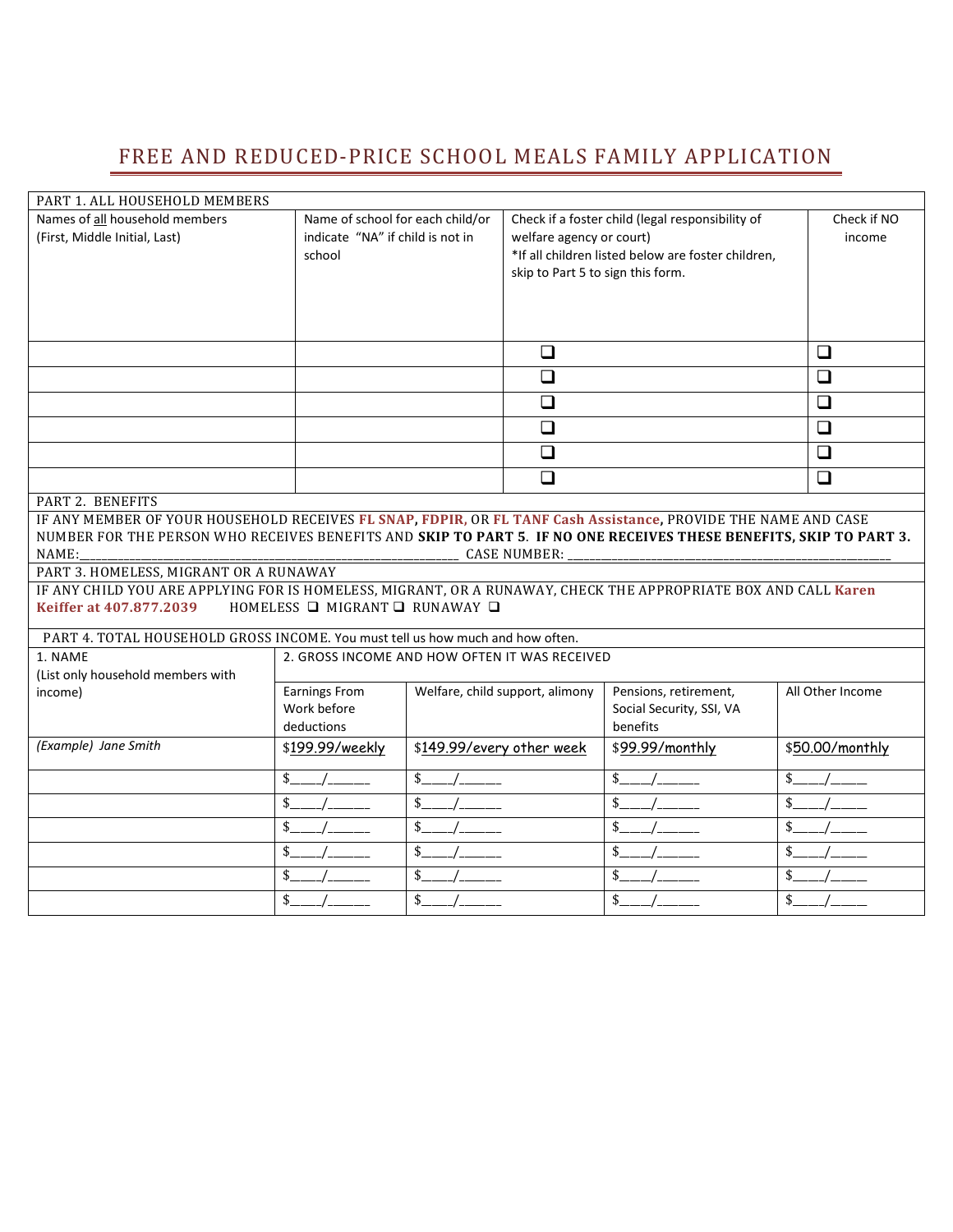| PART 5. SIGNATURE AND LAST FOUR DIGITS OF SOCIAL SECURITY NUMBER (ADULT MUST SIGN)                                                                                                                                                                                                                                                                                                            |                                                                                             |  |  |  |  |
|-----------------------------------------------------------------------------------------------------------------------------------------------------------------------------------------------------------------------------------------------------------------------------------------------------------------------------------------------------------------------------------------------|---------------------------------------------------------------------------------------------|--|--|--|--|
| An adult household member must sign the application. If Part 4 is completed, the adult signing the form also must list the last four digits of his or<br>her Social Security Number or mark the "I do not have a Social Security Number" box. (See Privacy Act Statement on the back of this page.)                                                                                           |                                                                                             |  |  |  |  |
| I certify (promise) that all information on this application is true and that all income is reported. I understand that the school will get federal funds<br>based on the information I give. I understand that school officials may verify (check) the information. I understand that if I purposely give false<br>information, my children may lose meal benefits, and I may be prosecuted. |                                                                                             |  |  |  |  |
|                                                                                                                                                                                                                                                                                                                                                                                               |                                                                                             |  |  |  |  |
| Date: <u>__________________________________</u>                                                                                                                                                                                                                                                                                                                                               |                                                                                             |  |  |  |  |
|                                                                                                                                                                                                                                                                                                                                                                                               |                                                                                             |  |  |  |  |
|                                                                                                                                                                                                                                                                                                                                                                                               |                                                                                             |  |  |  |  |
| Last four digits of Social Security Number: ***-* * - _ _ _ _ _ _ _ _ D I do not have a Social Security Number                                                                                                                                                                                                                                                                                |                                                                                             |  |  |  |  |
| PART 6. CHILDREN'S ETHNIC AND RACIAL IDENTITIES (OPTIONAL)                                                                                                                                                                                                                                                                                                                                    |                                                                                             |  |  |  |  |
| Choose one ethnicity:                                                                                                                                                                                                                                                                                                                                                                         | Choose one or more (regardless of ethnicity):                                               |  |  |  |  |
| $\Box$ Hispanic/Latino                                                                                                                                                                                                                                                                                                                                                                        | $\Box$ Asian<br>$\Box$ American Indian or Alaska Native<br>$\Box$ Black or African American |  |  |  |  |
| $\Box$ Not Hispanic/Latino                                                                                                                                                                                                                                                                                                                                                                    | $\Box$ White<br>$\Box$ Native Hawaiian or other Pacific Islander                            |  |  |  |  |
| DO NOT FILL OUT THIS PART. THIS IS FOR SCHOOL USE ONLY.                                                                                                                                                                                                                                                                                                                                       |                                                                                             |  |  |  |  |
| Annual Income Conversion: Weekly x 52, Every 2 Weeks x 26, Twice A Month x 24 Monthly x 12                                                                                                                                                                                                                                                                                                    |                                                                                             |  |  |  |  |
|                                                                                                                                                                                                                                                                                                                                                                                               |                                                                                             |  |  |  |  |
| Categorical Eligibility: __ Date Withdrawn: ______Eligibility: Free___ Reduced__ Denied__                                                                                                                                                                                                                                                                                                     |                                                                                             |  |  |  |  |
| Reason: New York and the Committee of the Committee of the Committee of the Committee of the Committee of the Committee of the Committee of the Committee of the Committee of the Committee of the Committee of the Committee                                                                                                                                                                 |                                                                                             |  |  |  |  |
| Temporary: Free____ Reduced____ Time Period: _______ (expires after ___ days)                                                                                                                                                                                                                                                                                                                 |                                                                                             |  |  |  |  |
|                                                                                                                                                                                                                                                                                                                                                                                               |                                                                                             |  |  |  |  |
| Confirming Official's Signature: ______________________________ Date: __________                                                                                                                                                                                                                                                                                                              |                                                                                             |  |  |  |  |
| Verifying Official's Signature: __________________________________Date: ________                                                                                                                                                                                                                                                                                                              |                                                                                             |  |  |  |  |